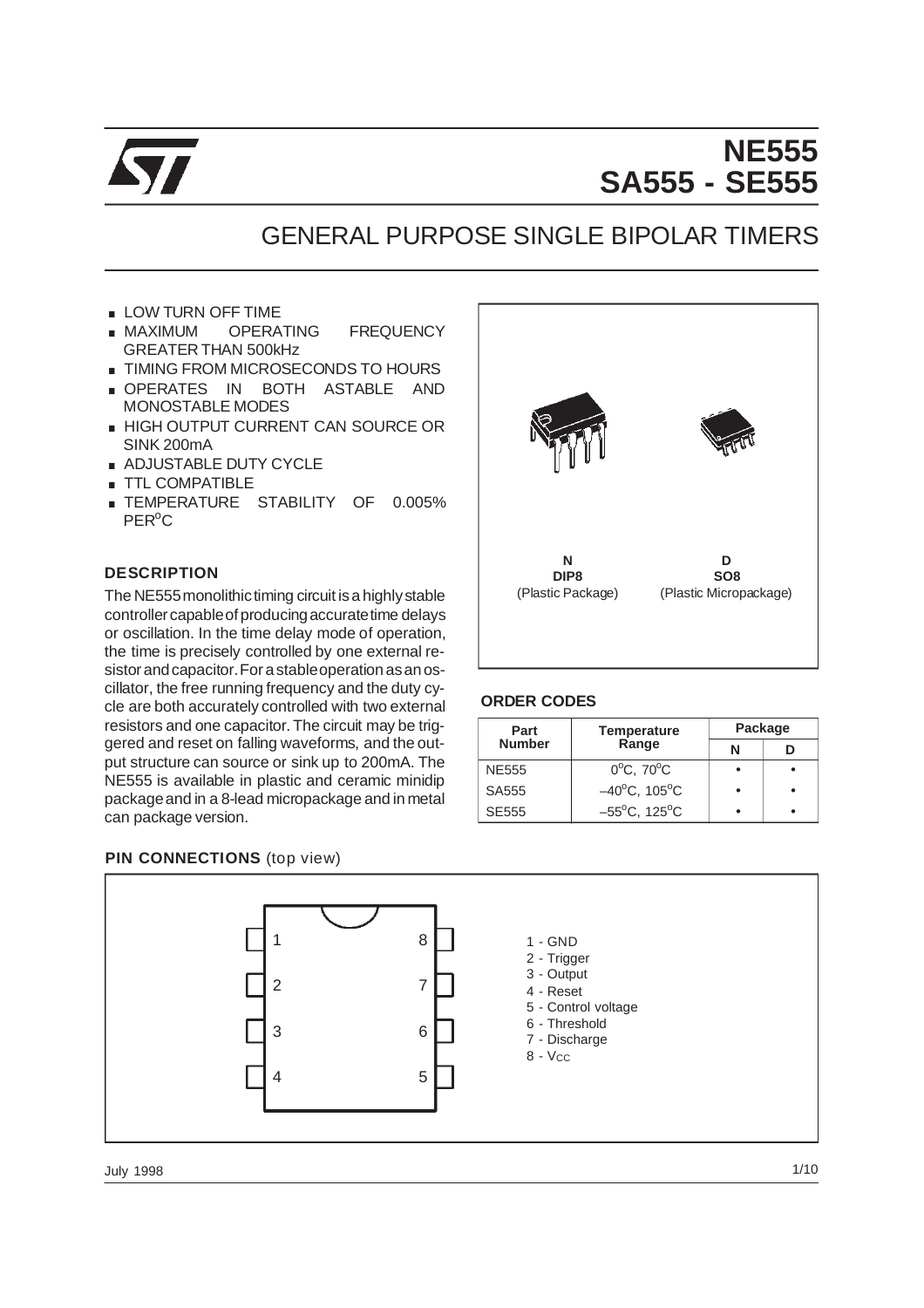## **NE555/SA555/SE555**

## **BLOCK DIAGRAM**



## **SCHEMATIC DIAGRAM**



## **ABSOLUTE MAXIMUM RATINGS**

| Symbol           | <b>Parameter</b>                                                            | Value                                   | Unit         |
|------------------|-----------------------------------------------------------------------------|-----------------------------------------|--------------|
| $V_{cc}$         | Supply Voltage                                                              | 18                                      | V            |
| Toper            | Operating Free Air Temperature Range<br>for NE555<br>for SA555<br>for SE555 | 0 to 70<br>$-40$ to 105<br>$-55$ to 125 | $^{\circ}$ C |
|                  | Junction Temperature                                                        | 150                                     | $^{\circ}$ C |
| l <sub>Stq</sub> | Storage Temperature Range                                                   | $-65$ to 150                            | $^{\circ}$ C |

**ST**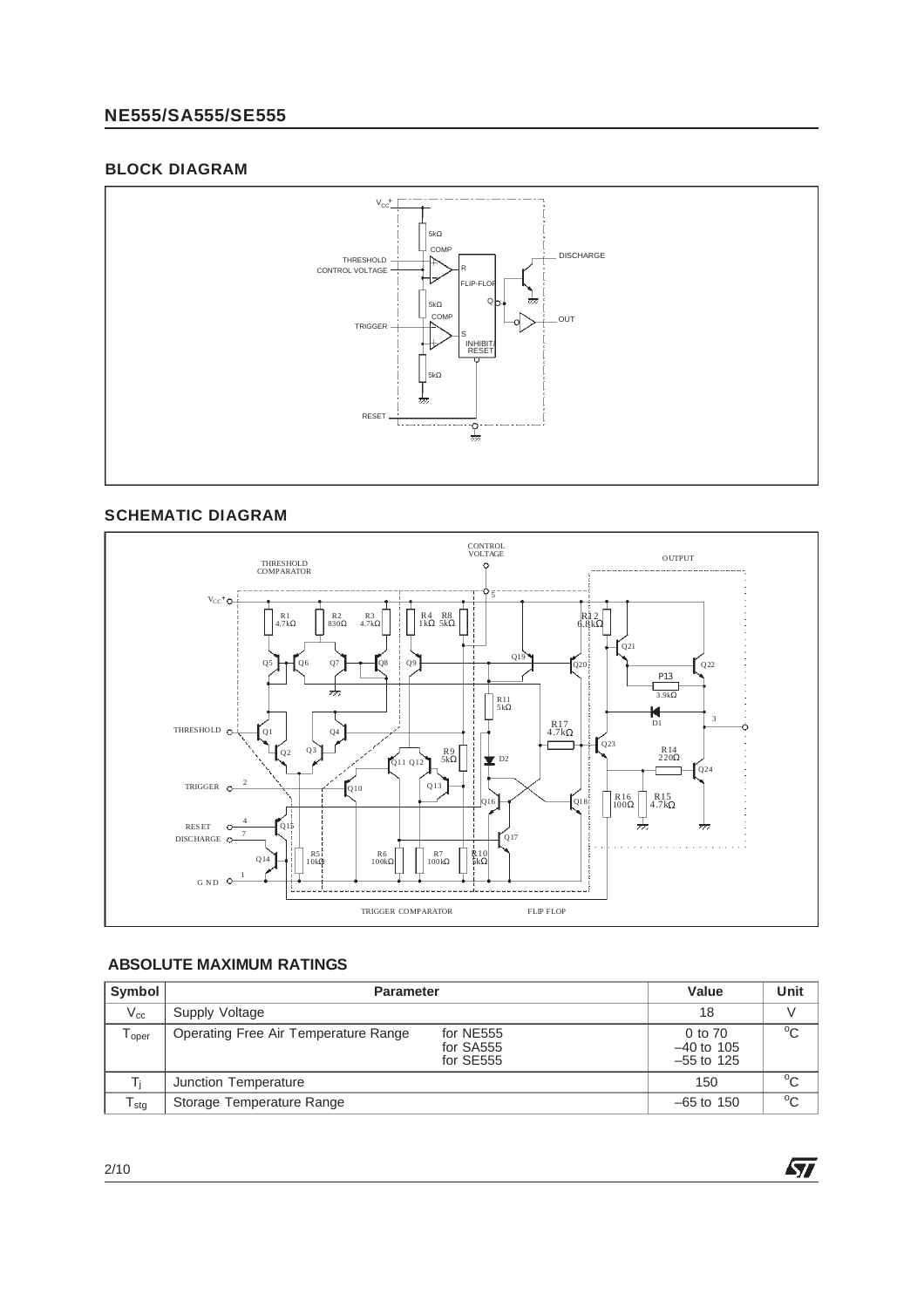## **OPERATING CONDITIONS**

| Symbol   | <b>Parameter</b>                                                                 | <b>SE555</b> | <b>NE555 - SA555</b> | Unit |
|----------|----------------------------------------------------------------------------------|--------------|----------------------|------|
| Vcc      | Supply Voltage                                                                   | 4.5 to 18    | 4.5 to 18            |      |
| $V_{th}$ | $V_{\text{trig}}$ , $V_{\text{cl}}$ , $V_{\text{reset}}$   Maximum Input Voltage | Vcc          | ∨сс                  |      |

## **ELECTRICAL CHARACTERISTICS**

 $T_{amb}$  = +25<sup>o</sup>C, V<sub>CC</sub> = +5V to +15V (unless otherwise specified)

| Symbol       | <b>Parameter</b>                                                                                                                                                                                            | <b>SE555</b> |                                                    |                                   | <b>NE555 - SA555</b> |                                                    |                                    | Unit                      |
|--------------|-------------------------------------------------------------------------------------------------------------------------------------------------------------------------------------------------------------|--------------|----------------------------------------------------|-----------------------------------|----------------------|----------------------------------------------------|------------------------------------|---------------------------|
|              |                                                                                                                                                                                                             | Min.         | Typ.                                               | Max.                              | Min.                 | Typ.                                               | Max.                               |                           |
| $I_{\rm CC}$ | Supply Current $(R_L \infty)$ (- note 1)<br>Low State<br>$V_{CC}$ = +5V<br>$V_{CC} = +15V$<br><b>High State</b><br>$V_{CC} = 5V$                                                                            |              | 3<br>10<br>2                                       | 5<br>12                           |                      | 3<br>10<br>2                                       | 6<br>15                            | mA                        |
|              | Timing Error (monostable)<br>$(R_A = 2k \text{ to } 100k\Omega, C = 0.1 \mu F)$<br>Initial Accuracy - (note 2)<br>Drift with Temperature<br>Drift with Supply Voltage                                       |              | 0.5<br>30<br>0.05                                  | 2<br>100<br>0.2                   |                      | 1<br>50<br>0.1                                     | 3<br>0.5                           | $\%$<br>ppm/°C<br>$\%$ /V |
|              | Timing Error (astable)<br>$(R_A, \tilde{R_B} = 1k\Omega)$ to 100k $\Omega$ , C = 0.1µF,<br>$V_{CC} = +15V$<br>Initial Accuracy - (note 2)<br>Drift with Temperature<br>Drift with Supply Voltage            |              | 1.5<br>90<br>0.15                                  |                                   |                      | 2.25<br>150<br>0.3                                 |                                    | $\%$<br>ppm/°C<br>$\%$ /V |
| $V_{CL}$     | Control Voltage level<br>$V_{CC}$ = $+15V$<br>$V_{CC}$ = +5V                                                                                                                                                | 9.6<br>2.9   | 10<br>3.33                                         | 10.4<br>3.8                       | 9<br>2.6             | 10<br>3.33                                         | 11<br>4                            | V                         |
| $V_{th}$     | <b>Threshold Voltage</b><br>$V_{CC} = +15V$<br>$Vcc = +5V$                                                                                                                                                  | 9.4<br>2.7   | 10<br>3.33                                         | 10.6<br>4                         | 8.8<br>2.4           | 10<br>3.33                                         | 11.2<br>4.2                        | $\vee$                    |
| $I_{th}$     | Threshold Current - (note 3)                                                                                                                                                                                |              | 0.1                                                | 0.25                              |                      | 0.1                                                | 0.25                               | μA                        |
| $V_{trig}$   | <b>Trigger Voltage</b><br>$V_{CC}$ = +15V<br>$V_{CC}$ = +5V                                                                                                                                                 | 4.8<br>1.45  | 5<br>1.67                                          | 5.2<br>1.9                        | 4.5<br>1.1           | 5<br>1.67                                          | 5.6<br>2.2                         | $\vee$                    |
| $I_{trig}$   | Trigger Current ( $V_{trig} = 0V$ )                                                                                                                                                                         |              | 0.5                                                | 0.9                               |                      | 0.5                                                | 2.0                                | μA                        |
| Vreset       | Reset Voltage - (note 4)                                                                                                                                                                                    | 0.4          | 0.7                                                | $\mathbf{1}$                      | 0.4                  | 0.7                                                | $\mathbf{1}$                       | V                         |
| Ireset       | <b>Reset Current</b><br>$V_{reset} = +0.4V$<br>$V_{reset} = 0V$                                                                                                                                             |              | 0.1<br>0.4                                         | 0.4<br>1                          |                      | 0.1<br>0.4                                         | 0.4<br>1.5                         | mA                        |
| VOL          | Low Level Output Voltage<br>$V_{CC} = +15V$ , $I_{O(sink)} = 10mA$<br>$I_{O(sink)} = 50mA$<br>$I_{O(sink)} = 100mA$<br>$IO(sink) = 200mA$<br>$V_{CC} = +5V$ ,<br>$I_{O(sink)} = 8mA$<br>$I_{O(sink)} = 5mA$ |              | 0.1<br>0.4<br>$\overline{2}$<br>2.5<br>0.1<br>0.05 | 0.15<br>0.5<br>2.2<br>0.25<br>0.2 |                      | 0.1<br>0.4<br>$\overline{2}$<br>2.5<br>0.3<br>0.25 | 0.25<br>0.75<br>2.5<br>0.4<br>0.35 | $\vee$                    |
| VOH          | High Level Output Voltage<br>$V_{CC} = +15V$ , $I_{O(source)} = 200mA$<br>$IO(source) = 100mA$<br>$V_{CC} = +5V,$<br>$IO(source) = 100mA$                                                                   | 13<br>3      | 12.5<br>13.3<br>3.3                                |                                   | 12.75<br>2.75        | 12.5<br>13.3<br>3.3                                |                                    | $\vee$                    |

**Notes :** 1. Supply current when output is high is typically 1mA less.<br>2. Tested at V<sub>CC</sub> = +5V and V<sub>CC</sub> = +15V.

3. This will determine the maximum value of R<sub>A</sub> + R<sub>B</sub> for +15V operation the max total is R = 20MΩ and for 5V operation the max total R = 3.5MΩ.

 $\sqrt{27}$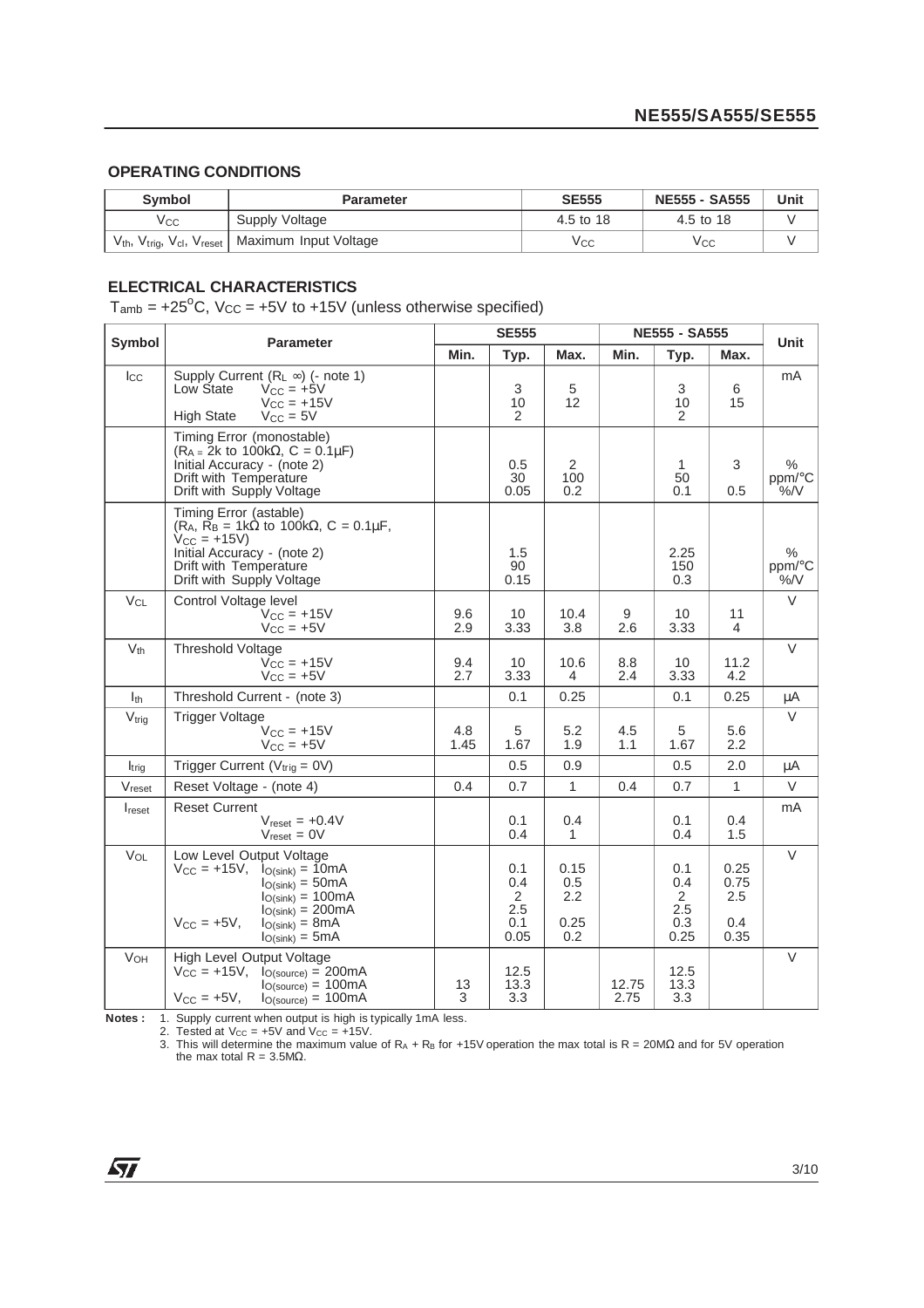| Symbol         | <b>Parameter</b>                                                                                                                                                                             | <b>SE555</b> |            |            | <b>NE555 - SA555</b> |            |            | Unit |
|----------------|----------------------------------------------------------------------------------------------------------------------------------------------------------------------------------------------|--------------|------------|------------|----------------------|------------|------------|------|
|                |                                                                                                                                                                                              | Min.         | Typ.       | Max.       | Min.                 | Typ.       | Max.       |      |
| $I_{dis(off)}$ | Discharge Pin Leakage Current<br>(output high) $(V_{dis} = 10V)$                                                                                                                             |              | 20         | 100        |                      | 20         | 100        | nA   |
| $V_{dis(sat)}$ | Discharge pin Saturation Voltage<br>(output $\overline{low}$ ) - (note 5)<br>$\dot{V}_{\text{CC}} = +15\dot{V}$ , $I_{\text{dis}} = 15\dot{m}A$<br>$V_{\rm CC}$ = +5V, $I_{\rm dis}$ = 4.5mA |              | 180<br>80  | 480<br>200 |                      | 180<br>80  | 480<br>200 | mV   |
| $t_{r}$<br>t   | <b>Output Rise Time</b><br><b>Output Fall Time</b>                                                                                                                                           |              | 100<br>100 | 200<br>200 |                      | 100<br>100 | 300<br>300 | ns   |
| $t_{\rm off}$  | Turn off Time - (note 6) ( $V_{reset} = V_{CC}$ )                                                                                                                                            |              | 0.5        |            |                      | 0.5        |            | μs   |

#### **ELECTRICAL CHARACTERISTICS** (continued)

**Notes :** 5. No protection against excessive Pin 7 current is necessary, providing the package dissipation rating will not be exceeded. 6. Time mesaured from a positive going input pulse from 0 to 0.8x V<sub>CC</sub> into the threshold to the drop from high to low of the output trigger is tied to treshold.







**Figure 2:** Supply Current versus Supply Voltage



**Figure 3 :** Delay Time versus Temperature **Figure 4 :** Low Output Voltage versus Output Sink Current



勾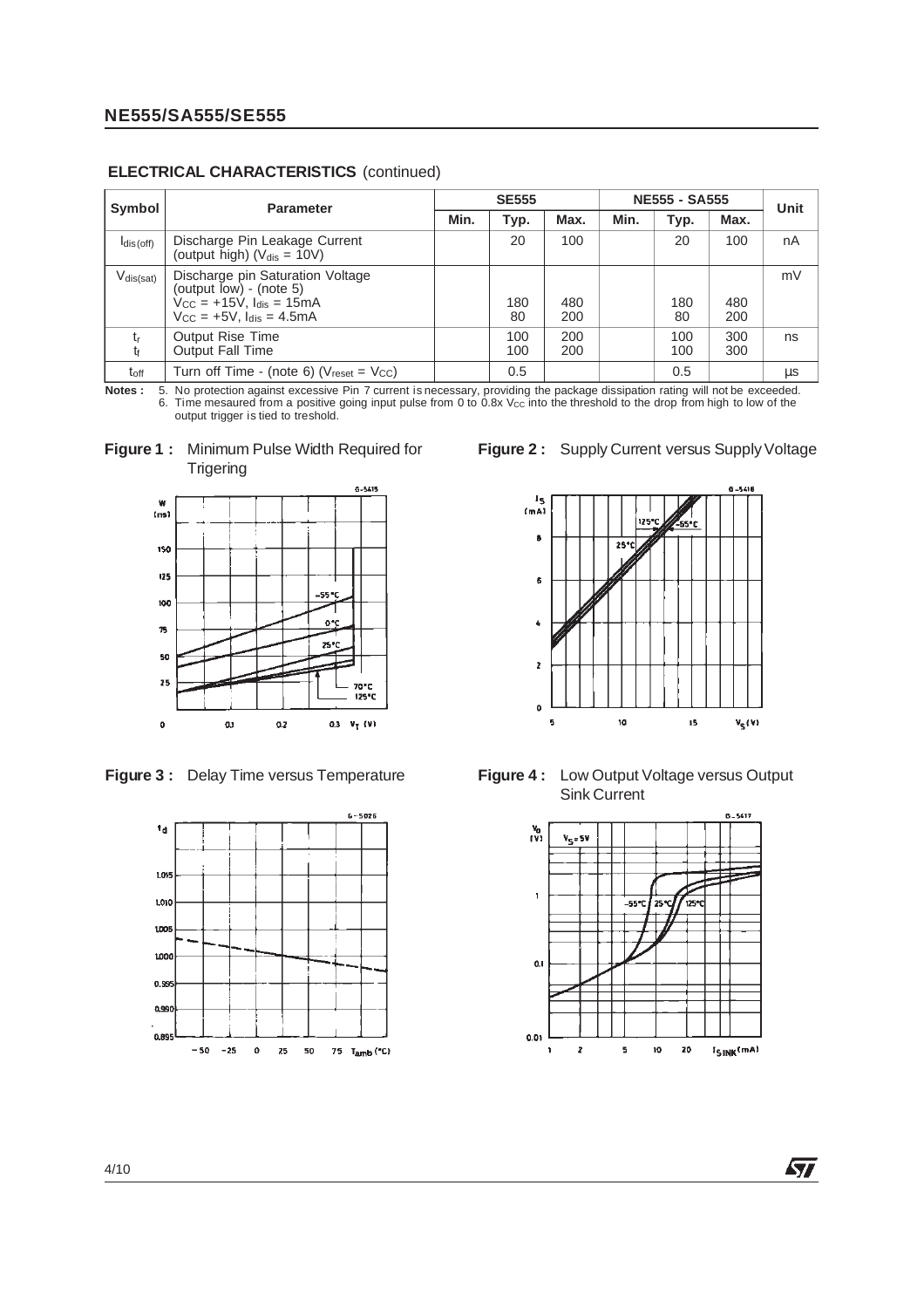**Figure 5 :** Low Output Voltage versus Output Sink Current



**Figure 7 :** High Output Voltage Drop versus **Output** 



 $\sqrt{27}$ 

**Figure 6 :** Low Output Voltage versus Output Sink Current



**Figure 8 :** Delay Time versus Supply Voltage



**Figure 9:** Propagation Delay versus Voltage Level of Trigger Value

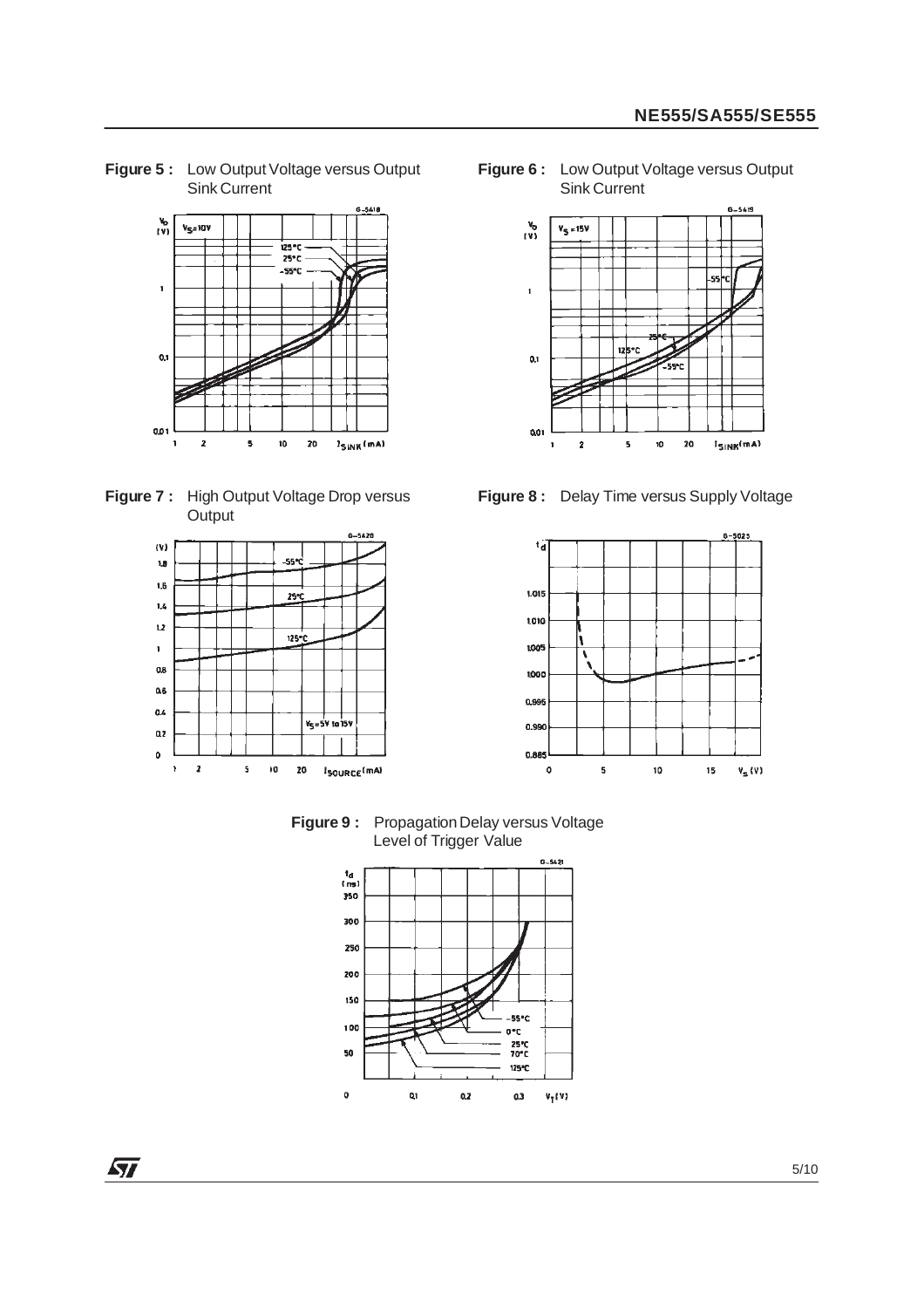#### **APPLICATION INFORMATION**

#### MONOSTABLE OPERATION

In the monostable mode, the timer functions as a one-shot.Referring to figure 10 the external capacitor is initially held discharged by a transistor inside the timer.

#### **Figure 10**



The circuit triggers on a negative-going input signal when the level reaches 1/3 Vcc. Once triggered, the circuit remains in this state until the set time has elapsed, even if it is triggered again during this interval. The duration of the output HIGH state is given by  $t = 1.1 R<sub>1</sub>C<sub>1</sub>$  and is easily determined by figure 12.

Notice that since the charge rate and the threshold levelof the comparatorarebothdirectly proportional to supply voltage, the timing intervalis independent of supply. Applying a negativepulse simultaneously to the reset terminal (pin 4) and the trigger terminal (pin 2) during the timing cycle discharges the externalcapacitorand causes the cycle to start over.The timing cycle now starts on the positive edge of the reset pulse. During the time the reset pulse in applied, the output is driven to its LOW state.

When a negative trigger pulse is applied to pin 2, the flip-flop is set, releasing the short circuit across the external capacitor and driving the output HIGH. The voltage across the capacitor increases exponentially with the time constant  $\tau = R_1C_1$ . When the voltage across the capacitor equals  $2/3$  V<sub>cc</sub>, the comparator resets the flip-flop which then discharge the capacitor rapidly and drivers the output to its LOW state.

Figure 11 shows the actual waveforms generated in this mode of operation.

When Reset is not used, it should be tied high to avoid any possibly or false triggering.

#### **Figure 11**







#### ASTABLE OPERATION

When the circuit is connected as shown in figure 13 (pin 2 and 6 connected) it triggers itself and free runs as a multivibrator. The external capacitor charges through  $R_1$  and  $R_2$  and discharges through  $R_2$  only. Thus the duty cycle may beprecisely set by the ratio of these two resistors.

In the astable mode of operation,  $C_1$  charges and discharges between  $1/3$  V<sub>cc</sub> and  $2/3$  Vcc. As in the triggeredmode, thechargeanddischarge timesand therefore frequency are independentof the supply voltage.

*ky*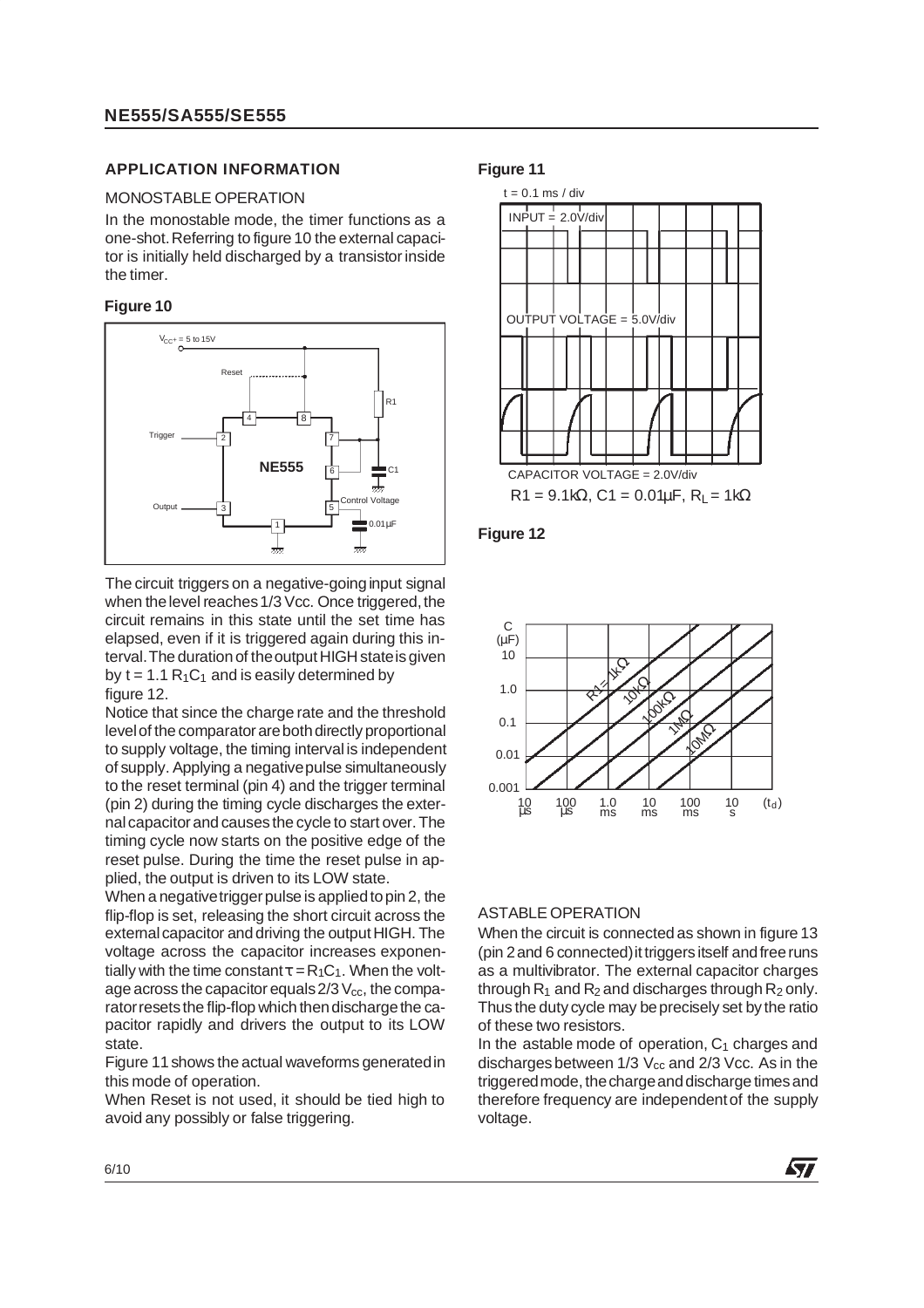### **Figure 13**



Figure 14showsactualwaveforms generatedin this mode of operation.

The charge time (output HIGH) is given by :  $t_1 = 0.693 (R_1 + R_2) C_1$ and the discharge time (output LOW) by :  $t_2 = 0.693$  (R<sub>2</sub>)  $C_1$ Thus the total period T is given by :  $T = t_1 + t_2 = 0.693 (R_1 + 2R_2) C_1$ The frequency ofoscillation is them :  $f = \frac{1}{T}$  $\frac{1}{T} = \frac{1.44}{(R_1 + 2R_2) C_1}$ 

and may be easily found by figure 15. The duty cycle is given by :

$$
D=\frac{R_2}{R_1+2R_2}
$$

#### **Figure 14**



**Figure 15 : Free Running Frequency versus R<sub>1</sub>,**  $R_2$  and  $C_1$ 



#### PULSE WIDTH MODULATOR

When the timer is connected in the monostable mode and triggered with a continuous pulse train, the output pulse width can be modulatedby a signal applied to pin 5. Figure 16 shows the circuit.

**Figure 16 :** Pulse Width Modulator.

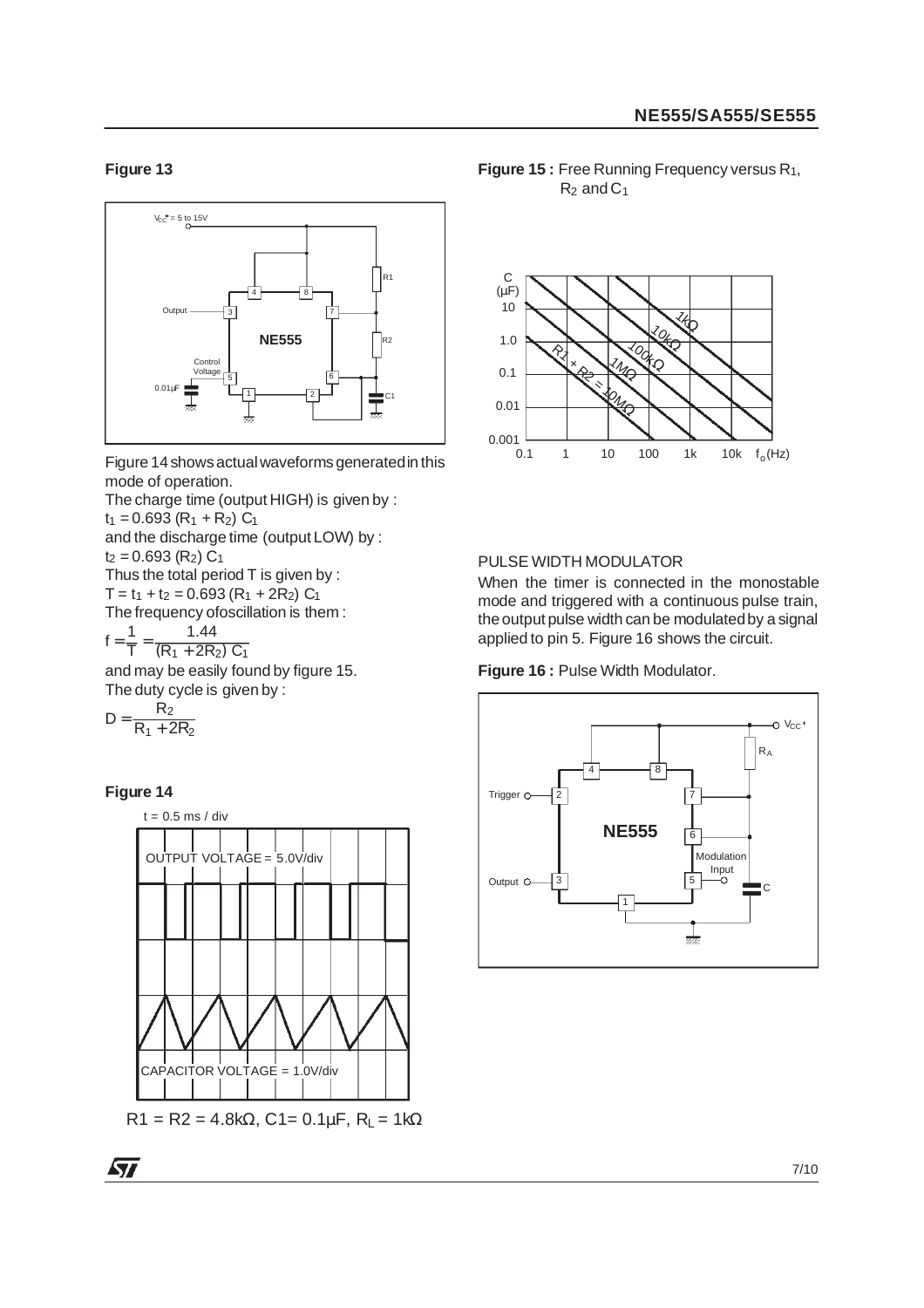## **NE555/SA555/SE555**

#### LINEAR RAMP

When the pullup resistor, RA, in the monostable circuit is replaced by a constant current source, a linear ramp is generated. Figure 17 shows a circuit configuration that will perform this function.

#### **Figure 17.**



Figure 18 shows waveforms generator by the linear ramp.

The time interval is given by :  $T = \frac{(2/3 \text{ V_{CC}} \text{R}_{E} (R_{1+} R_{2}) \text{ C}}{R_{1} \text{ V_{CC}} - \text{V_{BE}} (R_{1+} R_{2})} \text{ V_{BE}} = 0.6 \text{V}$ 

**Figure 18 :** Linear Ramp.



 $R_E = 2.7k\Omega$  1V/DIV  $C = 0.01 \mu F$ 

V<sub>CC</sub> = 5V Top trace : input 3V/DIV<br>Time = 20us/DIV Middle trace : output 5V/  $Time = 20 \mu s/DIV$  Middle trace : output 5V/DIV<br> $R_1 = 47 k\Omega$  Bottom trace : output 5V/DIV  $R_1 = 47k\Omega$  Bottom trace : output 5V/DIV<br>  $R_2 = 100k\Omega$  Bottom trace : capacitor volta Bottom trace : capacitor voltage<br>1V/DIV

#### 50% DUTY CYCLE OSCILLATOR

For a 50% duty cycle the resistors  $R_A$  and  $R_E$  may be connected as in figure 19. The time preriod for the output high is the same as previous,  $t_1 = 0.693 R_A C$ .

For the output low it is  $t_2 =$ 

$$
[(R_AB_B)/(R_A + R_B)] \text{ CLn} \left[ \frac{R_B - 2R_A}{2R_B - R_A} \right]
$$
  
Thus the frequency of oscillation is f =  $\frac{1}{2}$ 

I hus the frequency of oscillation is f  $\frac{1}{11 + 12}$ 

Note that this circuit will not oscillate if  $R_B$  is greater

Figure 19: 50% Duty Cycle Oscillator.



than  $1/2$  R<sub>A</sub> because the junction of R<sub>A</sub> and R<sub>B</sub> cannot bring pin 2 down to  $1/3$  V<sub>CC</sub> and trigger the lower comparator.

#### ADDITIONAL INFORMATION

Adequate power supply bypassing is necessary to protect associated circuitry. Minimum recommended is 0.1µF in parallel with 1µF electrolytic.

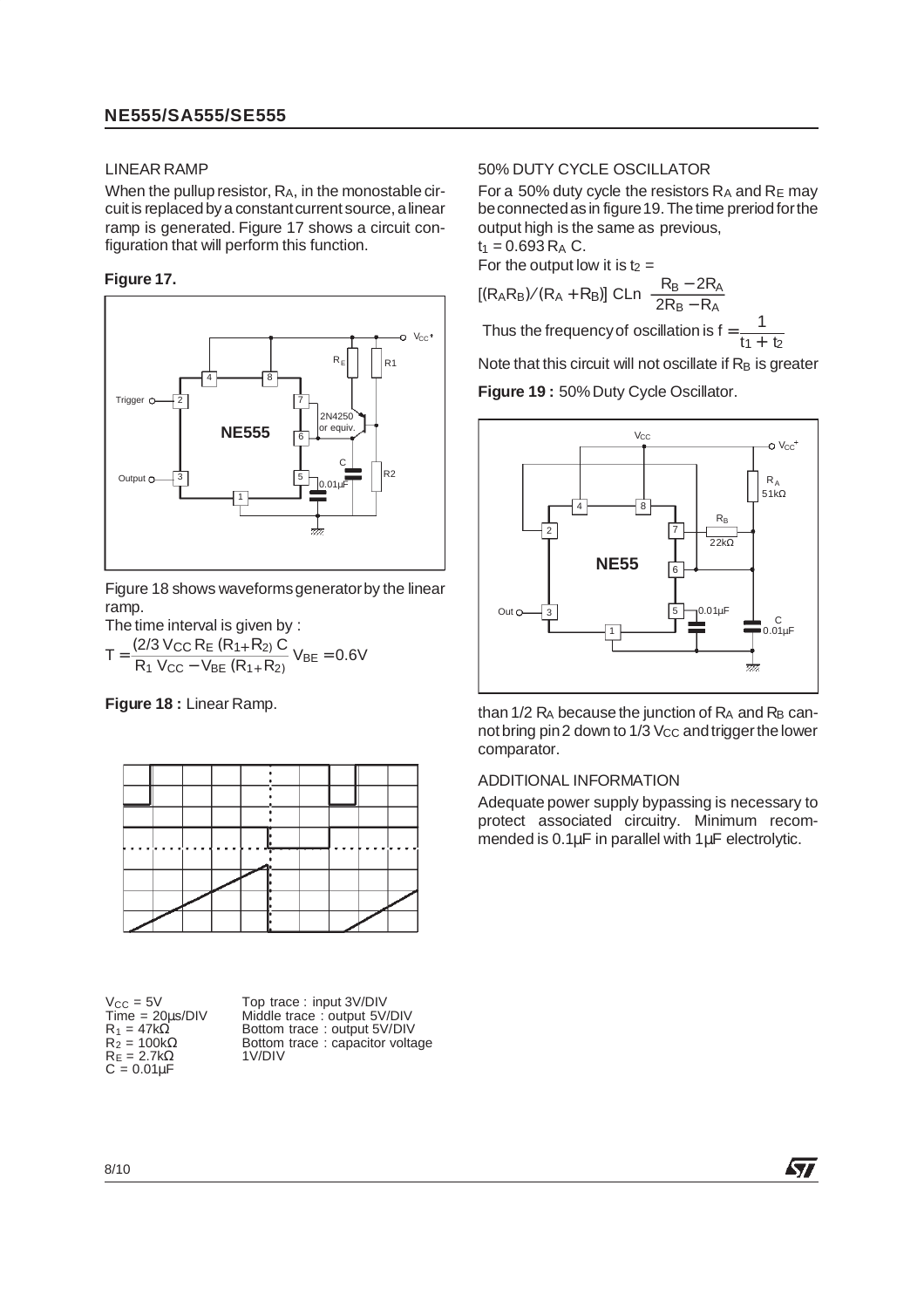## **PACKAGE MECHANICAL DATA**

8 PINS - PLASTIC DIP



| <b>Dimensions</b> |       | <b>Millimeters</b> |       |       |       |       |
|-------------------|-------|--------------------|-------|-------|-------|-------|
|                   | Min.  | Typ.               | Max.  | Min.  | Typ.  | Max.  |
| Α                 |       | 3.32               |       |       | 0.131 |       |
| a1                | 0.51  |                    |       | 0.020 |       |       |
| B                 | 1.15  |                    | 1.65  | 0.045 |       | 0.065 |
| b                 | 0.356 |                    | 0.55  | 0.014 |       | 0.022 |
| b <sub>1</sub>    | 0.204 |                    | 0.304 | 0.008 |       | 0.012 |
| D                 |       |                    | 10.92 |       |       | 0.430 |
| E                 | 7.95  |                    | 9.75  | 0.313 |       | 0.384 |
| е                 |       | 2.54               |       |       | 0.100 |       |
| e3                |       | 7.62               |       |       | 0.300 |       |
| e4                |       | 7.62               |       |       | 0.300 |       |
| F                 |       |                    | 6.6   |       |       | 0260  |
|                   |       |                    | 5.08  |       |       | 0.200 |
| L                 | 3.18  |                    | 3.81  | 0.125 |       | 0.150 |
| Z                 |       |                    | 1.52  |       |       | 0.060 |

 $DIP8.TBL$ DIP8.TBL